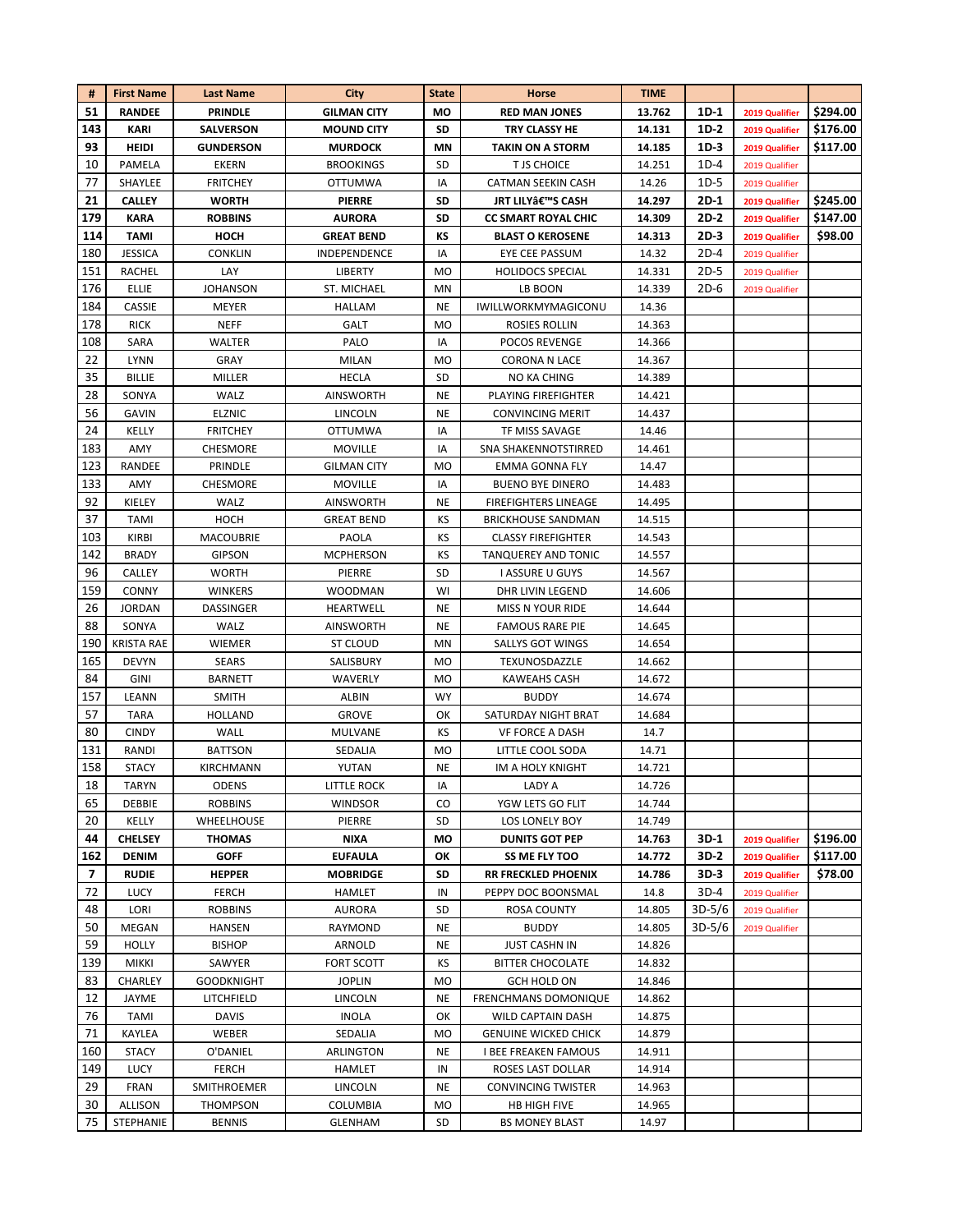| 41           | SARA             | WALTER                         | PALO                       | IA              | <b>FIRST DOWN IRIS</b>                 | 14.982           |                |                                  |          |
|--------------|------------------|--------------------------------|----------------------------|-----------------|----------------------------------------|------------------|----------------|----------------------------------|----------|
| 195          | SARA             | KLEIN                          | YALE                       | ΙA              | <b>MAI LIL COWGIRL</b>                 | 14.984           |                |                                  |          |
| 95           | ASHLEY           | <b>MANWARREN</b>               | AYRSHIRE                   | IA              | ELVISINBLUESWADSHOES                   | 15.026           |                |                                  |          |
| 53           | <b>CASSIE</b>    | <b>MARTIN</b>                  | LAMONI                     | IA              | <b>WRANGLERS EYE OPENER</b>            | 15.04            |                |                                  |          |
| 138          | ANNE             | ASH                            | <b>NEW BLOOMFIELD</b>      | <b>MO</b>       | <b>SCOOTS DUALENA</b>                  | 15.051           |                |                                  |          |
| 62           | BELLE            | <b>BUCHHOLZ</b>                | <b>MEAD</b>                | CO              | SUSIE COFFEE CREAMER                   | 15.064           |                |                                  |          |
| 163          | <b>AFTON</b>     | SNIDER                         | ABILENE                    | КS              | DOC DIAMOND JIL                        | 15.065           |                |                                  |          |
| 172          | <b>BREAH</b>     | <b>UNGARO</b>                  | <b>DURHAM</b>              | ΚS              | BUDDY (NR)                             | 15.114           |                |                                  |          |
| 69           | JACKIE           | <b>KRAGEL</b>                  | <b>MAPLETON</b>            | IA              | <b>BUG UP GUY</b>                      | 15.12            |                |                                  |          |
| 153          | KYLEE            | MILLER                         | SPRINGVIEW                 | <b>NE</b>       | TINY ACES N EIGHTS                     | 15.12            |                |                                  |          |
| 58           | <b>MIKKI</b>     | SAWYER                         | FORT SCOTT                 | КS              | MISS SIZZLE STIX                       | 15.133           |                |                                  |          |
| 46           | MELISSA          | WILLIAMS                       | SHAFER                     | MN              | <b>TYREES PEPPY SIERRA</b>             | 15.157           |                |                                  |          |
| 45           | <b>DIANA</b>     | <b>BROWN</b>                   | PROMISE CITY               | IA              | <b>TOUCHDOWN SEEKER</b>                | 15.162           |                |                                  |          |
| 144          | TAMI             | <b>DAVIS</b>                   | INOLA                      | ОК              | <b>DUNNY</b>                           | 15.162           |                |                                  |          |
| 121          | <b>RICK</b>      | <b>NEFF</b>                    | GALT                       | <b>MO</b>       | JAY JAY GOLDSEEKER                     | 15.174           |                |                                  |          |
| 63           | <b>VICTORIA</b>  | <b>HAYNES</b>                  | <b>STRAFFORD</b>           | MO              | SFQH ZANA BAILEY                       | 15.179           |                |                                  |          |
| 6            | <b>LUCY</b>      | <b>FERCH</b>                   | HAMLET                     | IN              | SMOKIN RAZBERI                         | 15.189           |                |                                  |          |
| 34           | <b>DAWN</b>      | MUTCHELKNAUS                   | <b>WOLSEY</b>              | <b>SD</b>       | VAL'S MARY DOC                         | 15.194           |                |                                  |          |
| $\mathbf{1}$ | <b>SUSAN</b>     | <b>FRINK</b>                   | <b>LINCOLN</b>             | <b>NE</b>       | <b>MAMBO MOON MIST SK</b>              | 15.213           |                |                                  |          |
| 40           | <b>MADISON</b>   | <b>HETHERINGTON</b>            | <b>VALLEY FALLS</b>        | КS              | RUMOR HAS ROCK N GO                    | 15.22            |                |                                  |          |
| 9            | TANNER           | <b>SHORTT</b>                  | MARSHFIELD                 | WI              | <b>VELVETA LAS VEGAS</b>               | 15.238           |                |                                  |          |
| 68           | LEANN            | <b>SMITH</b>                   | ALBIN                      | <b>WY</b>       | <b>TTSHUSHNSHINE</b>                   | 15.238           |                |                                  |          |
| 100          | <b>MARY SUE</b>  | <b>NOLKE</b>                   | <b>BRUNSWICK</b>           | MO              | <b>TALK ABOUT DIMPLES</b>              | 15.282           | 4D-1/2         | 2019 Qualifier                   | \$117.00 |
| 161          | <b>TAYLOR</b>    | <b>SHELTON</b>                 | <b>CONCEPTION JUNCTION</b> | MO              | DOCS HOLLYWOOD FOLLY                   | 15.282           | 4D-1/2         | 2019 Qualifier                   | \$117.00 |
| 110          | <b>RUTH</b>      | <b>MACOUBRIE</b>               | <b>PAOLA</b>               | КS              | <b>FREAK OF FLING</b>                  | 15.285           | 4D-3           | 2019 Qualifier                   | \$58.00  |
| 61           | MACENZIE         | <b>WILLIAMS</b>                | <b>REPUBLIC</b>            | MO              | <b>SMOKIN DRY JACK</b>                 | 15.292           | 4D-4           | 2019 Qualifier                   |          |
| 17           | <b>KRISTIN</b>   | <b>DODD</b>                    | SHELBINA                   | MO              | JK MEGABUCKS ALIVE                     | 15.305           | $4D-5$         | 2019 Qualifier                   |          |
| 117          | <b>HAILEY</b>    | O'DANIEL                       | ARLINGTON                  | <b>NE</b>       | LAJOLLAS YELLOW                        | 15.314           | 4D-6           | 2019 Qualifier                   |          |
| 49           | LINDSEY          | <b>KESTER</b>                  | YORK                       | <b>NE</b>       | <b>HBR MISS SNICKLECHEX</b>            | 15.325           |                |                                  |          |
| 104          | <b>MADISON</b>   | <b>HETHERINGTON</b>            | <b>VALLEY FALLS</b>        | КS              | <b>CICI'S BUSTIN ROCKETS</b>           | 15.33            |                |                                  |          |
| 43           | DEMI             | HULL                           | LAWRENCE                   | КS              | FUELEM UP NIKKI                        | 15.344           |                |                                  |          |
| 111          | <b>FRAN</b>      | SMITHROEMER                    | LINCOLN                    | NE              | IZENA BUG                              | 15.374           |                |                                  |          |
| 136          | ALLY             | <b>BAUSCH</b>                  | WATERBURY                  | <b>NE</b>       | <b>SKEETER</b>                         | 15.377           |                |                                  |          |
| 147          | KAREN            | ORMAN                          | <b>FLORIS</b>              | IA              | DALTSUPERMANDESIGN                     | 15.385           |                |                                  |          |
| 175          | HAILEY           | O'DANIEL                       | <b>ARLINGTON</b>           | <b>NE</b>       | <b>FLASH THAT DRIVER</b>               | 15.414           |                |                                  |          |
| 98           | <b>RUDIE</b>     | <b>HEPPER</b>                  | <b>MOBRIDGE</b>            | <b>SD</b>       | STREAKIN FRENCH DASH                   | 15.419           |                |                                  |          |
| 23           | <b>TINA</b>      | <b>BACKEN</b>                  | WELLSVILLE                 | КS              | <b>FRENCH MARK HUMMER</b>              | 15.429           |                |                                  |          |
| 3            | <b>JULIE</b>     | <b>HETHERINGTON</b>            | <b>VALLEY FALLS</b>        | ΚS              | FUEL FROM OKLAHOMA                     | 15.433           |                |                                  |          |
| 134          | <b>LISA</b>      | <b>WAGNER</b>                  | <b>PAWNEE ROCK</b>         | КS              | JA DUN LUCK DRIFT                      | 15.438           |                |                                  |          |
| 109          | DEBRA            | <b>TODD</b>                    | <b>CUSHING</b>             | ΙA              | SIRIUS FIREWATER                       | 15.44            |                |                                  |          |
| 154          | <b>BOBBIE</b>    | MILLER                         | <b>MENOKEN</b>             | ND              | RAZZMATAZZ TWIST                       | 15.464           |                |                                  |          |
| 141          | <b>TOREY</b>     | <b>FOEMMEL</b>                 | MARSHFIELD                 | WI              | <b>HOT DIGGEITY DASH</b>               | 15.487           |                |                                  |          |
| 122          | CASSIE           | MEYER                          | HALLAM                     | <b>NE</b>       | SR ZOOMIN EASY                         | 15.532           |                |                                  |          |
| 189          | <b>HALEY</b>     | <b>HERMES</b>                  | <b>PEYTON</b>              | CO.             | RED HOT DUDE                           | 15.543           |                |                                  |          |
| 191          | ANNE             | ASH                            | <b>NEW BLOOMFIELD</b>      | MO              | PEPTOS PRETTY PEPPY                    | 15.558           |                |                                  |          |
| 27           | DARLA            | <b>VAN DOREN</b>               | ST JOHN                    | КS              | NO SOX FOR BRISCO                      | 15.587           |                |                                  |          |
| 145          | ANNIE            | VERRANT                        | HANNIBAL                   | MO              | PERKS FIREWATER JAC                    | 15.589           |                |                                  |          |
| 31           |                  |                                |                            | MO              | MUCHO POCO DOC                         | 15.625           |                |                                  |          |
| 116          | ALLY             | <b>GROTE</b>                   | <b>BOWLING GREEN</b>       |                 |                                        |                  |                |                                  |          |
|              | DARLA            | <b>HOOVER</b>                  | PERKINS                    | ОΚ              | <b>HEZA SPECIAL TIGER</b>              | 15.643           |                |                                  |          |
| 166          | DEBBIE           | <b>KONKLIN</b>                 | DERBY                      | КS              | <b>EXTREME CAT</b>                     | 15.65            |                |                                  |          |
| 135          | JOANIE           | <b>HILLS</b>                   | ORTONVILLE                 | MN              | MR. HICKORY SAN PEPPY                  | 15.68            |                |                                  |          |
| 156          | CAROL            | ELLIS                          | <b>BERTHOUD</b>            | CO              | <b>HPH TAKINUPTHECASH</b>              | 15.68            |                |                                  |          |
| 54           | <b>CHELSIE</b>   | SWIATEK                        | <b>ALBION</b>              | <b>NE</b>       | EASY DASH TE                           | 15.739           |                |                                  |          |
| 112          | <b>DAWN</b>      | MUTCHELKNAUS                   | <b>WOLSEY</b>              | <b>SD</b>       | <b>COUGAR CAT</b>                      | 15.744           |                |                                  |          |
| 152          | <b>CHARLEY</b>   | <b>GOODKNIGHT</b>              | <b>JOPLIN</b>              | MО              | <b>SWEETIE B QUICK</b>                 | 15.765           | 5D-1           | 2019 Qualifier                   | \$98.00  |
| 73           | <b>LINDSAY</b>   | <b>MOSEMAN</b>                 | <b>HOOPER</b>              | NE              | <b>NUDE ATTITUDE</b>                   | 15.77            | 5D-2           | 2019 Qualifier                   | \$58.00  |
| 70           | <b>HAILEY</b>    | <b>SHEPPARD</b>                | <b>BRANDON</b>             | SD              | <b>CRICKETS DASH OF PIE</b>            | 15.786           | 5D-3           | 2019 Qualifier                   | \$39.00  |
| 47<br>192    | KIMBERLY<br>ERIN | <b>DIXON</b><br><b>MERCHEN</b> | RALSTON<br>NORTONVILLE     | <b>NE</b><br>КS | FTR MORROWS NITRO<br><b>JGB REGGIE</b> | 15.793<br>15.794 | 5D-4<br>$5D-5$ | 2019 Qualifier<br>2019 Qualifier |          |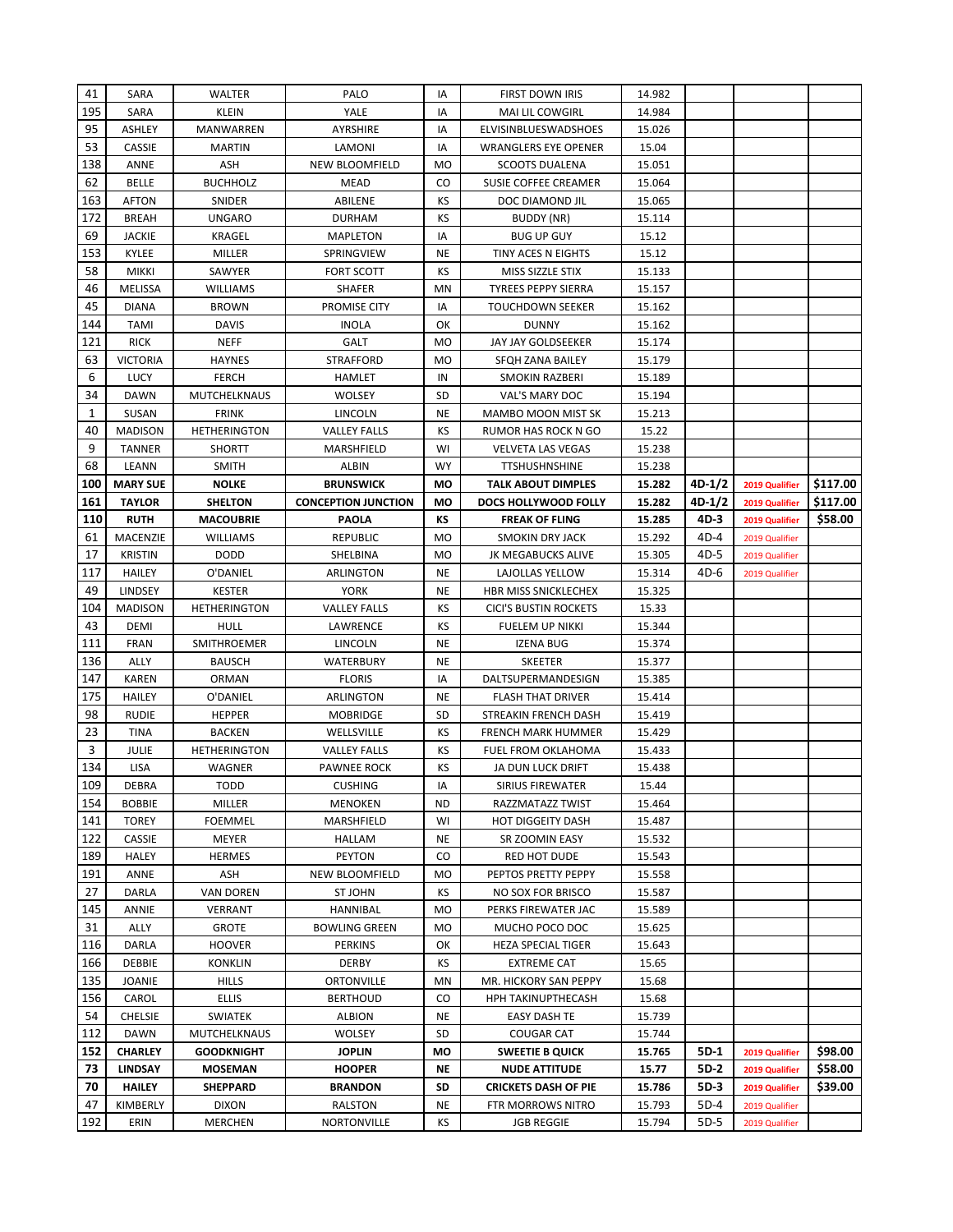| 102            | KAYLA            | <b>BECKMAN</b>           | <b>FARMINGTON</b>                 | IL        | LAFING SUN FROST BOY        | 15.801       | $5D-6$ | 2019 Qualifier |  |
|----------------|------------------|--------------------------|-----------------------------------|-----------|-----------------------------|--------------|--------|----------------|--|
| 150            | <b>MELISSA</b>   | SHEPPARD                 | <b>BRANDON</b>                    | SD        | <b>GUYS IM SMOKIN</b>       | 15.806       |        |                |  |
| 101            | <b>EMILY</b>     | <b>HOLTON</b>            | TONGANOXIE                        | КS        | OKIE BELLE                  | 15.814       |        |                |  |
| 173            | LACEY            | GORDER (PAPLOW)          | <b>ESTELLINE</b>                  | SD        | PARIS ILLUMINATED           | 15.829       |        |                |  |
| 120            | LINDSEY          | <b>KESTER</b>            | <b>YORK</b>                       | <b>NE</b> | <b>HBR CHERRYBOMB</b>       | 15.84        |        |                |  |
| 16             | KIELEY           | WALZ                     | <b>AINSWORTH</b>                  | NE        | THIS GAME ROCKS             | 15.919       |        |                |  |
| 60             | <b>KRISTI</b>    | <b>OEHRKE</b>            | <b>FLORENCE</b>                   | MO        | <b>FRENCHS HOT MUSTARD</b>  | 15.957       |        |                |  |
| 193            | KATIE            | <b>STUECK</b>            | <b>BURLINGTON</b>                 | IA        | IM A ROYAL CASANOVA         | 15.985       |        |                |  |
| 74             | SUSAN            | FRINK                    | LINCOLN                           | <b>NE</b> | <b>BET U LOUS SK</b>        | 15.989       |        |                |  |
| 90             | <b>ALLISON</b>   | <b>THOMPSON</b>          | <b>COLUMBIA</b>                   | MO        | ONE FROSTY COOLOFFER        | 15.995       |        |                |  |
| 32             | GINI             | <b>BARNETT</b>           | WAVERLY                           | MO        | PRETTY BAYOU FLOWER         | 16.049       |        |                |  |
| 14             | STACY            | O'DANIEL                 | ARLINGTON                         | <b>NE</b> | FRENCHIESCLAIMTAFAME        | 16.114       |        |                |  |
| 94             | ALLY             | <b>GROTE</b>             | <b>BOWLING GREEN</b>              | <b>MO</b> | PEPPY'S DUSTY WOLF          | 16.13        |        |                |  |
| 185            | DARLA            | <b>HOOVER</b>            | <b>PERKINS</b>                    | OK        | <b>CRUISE</b>               | 16.366       |        |                |  |
| 19             | <b>CHRISTINE</b> | LAMB                     | SOUTH BELOIT                      | IL        | <b>CHESTERS DBL NICKELS</b> | 16.413       |        |                |  |
| 170            | JAMIE            | HOTZLER                  | DREXEL                            | MO        | LIL BIT BOB                 | 16.445       |        |                |  |
| 194            | <b>GRACIE</b>    | PEARSON                  | <b>BROKEN BOW</b>                 | NE        | ROSIE'S RED MONEY           | 16.471       |        |                |  |
| 125            | DEMI             | <b>HULL</b>              | LAWRENCE                          | ΚS        | <b>AUTIUMS FIRST DASH</b>   | 16.56        |        |                |  |
| 167            | SHAWN            | NAGEL                    | <b>MARATHON</b>                   | IA        | LAKOTAS PAINTED BLUE        | 16.684       |        |                |  |
| 36             | JULEE            | NIBARGER                 | <b>CHILLICOTHE</b>                | <b>MO</b> | DAT ROCKIN HOTA             | 17           |        |                |  |
| 182            | <b>TOSSIE</b>    | KIRKHAM                  | <b>VALLEY FALLS</b>               | КS        | CHECKS (NR)                 | 17.222       |        |                |  |
| 42             | JESSIE           | <b>FERRIS</b>            | ASHLAND                           | <b>NE</b> | SPARKS SHINE N CASH         | 17.512       |        |                |  |
| 64             | JESSIE           | <b>KRUSE</b>             | MALCOLM                           | <b>NE</b> | <b>BW HUNKA FRENCH LOVE</b> | 17.588       |        |                |  |
| 8              | STEPHANIE        | <b>BENNIS</b>            | <b>GLENHAM</b>                    | <b>SD</b> | WR LETS JET                 | 18.565       |        |                |  |
| 130            | <b>SKYLAR</b>    |                          |                                   | <b>NE</b> |                             |              |        |                |  |
| 5              |                  | HARDEMAN<br><b>BROWN</b> | <b>DECATUR</b>                    | MO        | IMA LITTLE DIXON            | 19.812<br>ΝT |        |                |  |
| 126            | <b>EMILEE</b>    | <b>CHESMORE</b>          | <b>GRANT CITY</b><br>INDEPENDENCE |           | PERKIN FOR BOOMER           | ΝT           |        |                |  |
|                | KIM              |                          |                                   | IA        | SR ROYAL KOCHIE             |              |        |                |  |
| 148<br>87      | KAYLEA           | WEBER                    | SEDALIA                           | MO        | <b>OUGHT TO PERK</b>        | NT-14.451    |        |                |  |
|                | <b>DEVYN</b>     | <b>SEARS</b>             | SALISBURY                         | MO        | OHIFEELLUCKYTONIGHT         | NT-14.520    |        |                |  |
| 99             | <b>STACY</b>     | <b>NELSON</b>            | CANYON                            | MA        | TS SILENT BID               | NT-14.579    |        |                |  |
| 124            | SHANA            | <b>ROBBINS</b>           | <b>AURORA</b>                     | SD        | <b>HOLY BLACK BART</b>      | NT-14.703    |        |                |  |
| 128            | CASSIE           | <b>MARTIN</b>            | LAMONI                            | IA        | DOCS HICKPLAY LEO           | NT-14.809    |        |                |  |
| 66             | ANDREA           | LOWE                     | STILWELL                          | КS        | BR DONT BUG THAT GUY        | NT-14.869    |        |                |  |
| 186            | <b>FAITH</b>     | HALLMARK                 | MULVANE                           | КS        | <b>SLINGSHOT</b>            | NT-14.947    |        |                |  |
| 105            | <b>JULEE</b>     | NIBARGER                 | <b>CHILLICOTHE</b>                | <b>MO</b> | <b>LEGEND N PROGRESS</b>    | NT-14.969    |        |                |  |
| 196            | DALLI            | AGUIRRE                  | <b>FONTANELLE</b>                 | IA        | SAGE                        | NT-14.993    |        |                |  |
| 146            | <b>NIKKI</b>     | LITTLE                   | MANITO                            | IL        | RED BUG RIDES AGAIN         | NT-14.996    |        |                |  |
| 137            | MAKENZEE         | <b>WHEELHOUSE</b>        | PIERRE                            | <b>SD</b> | TM BETTY BADGER             | NT-15.025    |        |                |  |
| 25             | STACY            | <b>NELSON</b>            | CANYON                            | MA        | VF HAMMER DOWN              | NT-15.028    |        |                |  |
| 118            | ASHLEY           | <b>WORTH</b>             | PIERRE                            | <b>SD</b> | BE ASSURED IM FAMOUS        | NT-15.036    |        |                |  |
| 113            | KELLY            | PAINTER                  | LONG PINE                         | NE        | BKP JAZZY MAN MIKE          | NT-15.077    |        |                |  |
| 188            | BETTY            | HART                     | <b>COLUMBIA</b>                   | MO        | STREAKIN ROCKET FUEL        | NT-15.093    |        |                |  |
| 155            | ANDREA           | LOWE                     | STILWELL                          | КS        | <b>FRENCH KISSING LIFE</b>  | NT-15.256    |        |                |  |
| 140            | <b>BRITTNY</b>   | <b>VOSS</b>              | <b>BLAIR</b>                      | <b>NE</b> | <b>RUSTY NAILS</b>          | NT-15.264    |        |                |  |
| 127            | <b>ELIZABETH</b> | <b>BROWN</b>             | <b>GRANT CITY</b>                 | <b>MO</b> | FIREWATERS COOL CANDY       | NT-15.358    |        |                |  |
| 168            | SONYA            | WALZ                     | <b>AINSWORTH</b>                  | NE        | <b>I LOVE FIREFIGHTERS</b>  | NT-15.382    |        |                |  |
| $\overline{2}$ | <b>DENIM</b>     | <b>GOFF</b>              | <b>EUFAULA</b>                    | ОΚ        | <b>MATTS LAST KING</b>      | NT-15.385    |        |                |  |
| 181            | <b>ROY</b>       | ALLEN                    | <b>GILMAN CITY</b>                | MO        | HESA MEAN ONE               | NT-15.387    |        |                |  |
| 97             | <b>BRANDI</b>    | <b>ALLEN</b>             | <b>EMMETSBURG</b>                 | IA        | <b>SPANKIN QUICK TAXI</b>   | NT-15.623    |        |                |  |
| 89             | <b>DENIM</b>     | <b>GOFF</b>              | EUFAULA                           | ОК        | SMOKIN N STARLIGHT          | NT-15.743    |        |                |  |
| 106            | BREAH            | UNGARO                   | <b>DURHAM</b>                     | КS        | <b>CARTELS WILDFIRE</b>     | NT-15.802    |        |                |  |
| 15             | DANIELLE         | PARKS                    | PARIS                             | MO        | JEWELS                      | NT-15.809    |        |                |  |
| 81             | <b>BOBBIE</b>    | MILLER                   | <b>MENOKEN</b>                    | ND        | SPRATTS POSSIBLEFAME        | NT-15.957    |        |                |  |
| 91             | <b>JULIA</b>     | <b>THOMPSON</b>          | <b>PRINCETON</b>                  | <b>MO</b> | DUAL PEPS CAT               | NT-16.137    |        |                |  |
| 52             | RACHEL           | <b>SCHMITZ</b>           | O'NEILL                           | <b>NE</b> | CM IMA SWEET FLYER          | NT-16.228    |        |                |  |
| 55             | <b>MINDY</b>     | MILLARD                  | <b>PONCA</b>                      | NE        | <b>BUCKEYS FIRST SON</b>    | NT-16.296    |        |                |  |
| 115            | KIMBERLY         | <b>DIXON</b>             | RALSTON                           | NE        | SFW FROSTED INDIAN          | NT-16.320    |        |                |  |
| 39             | <b>BREANNA</b>   | MILLARD                  | <b>PONCA</b>                      | <b>NE</b> | <b>SKOAL</b>                | NT-16.501    |        |                |  |
| 82             | STACY            | O'DANIEL                 | ARLINGTON                         | NE        | <b>BRILLIANT CAMEO</b>      | NT-16.943    |        |                |  |